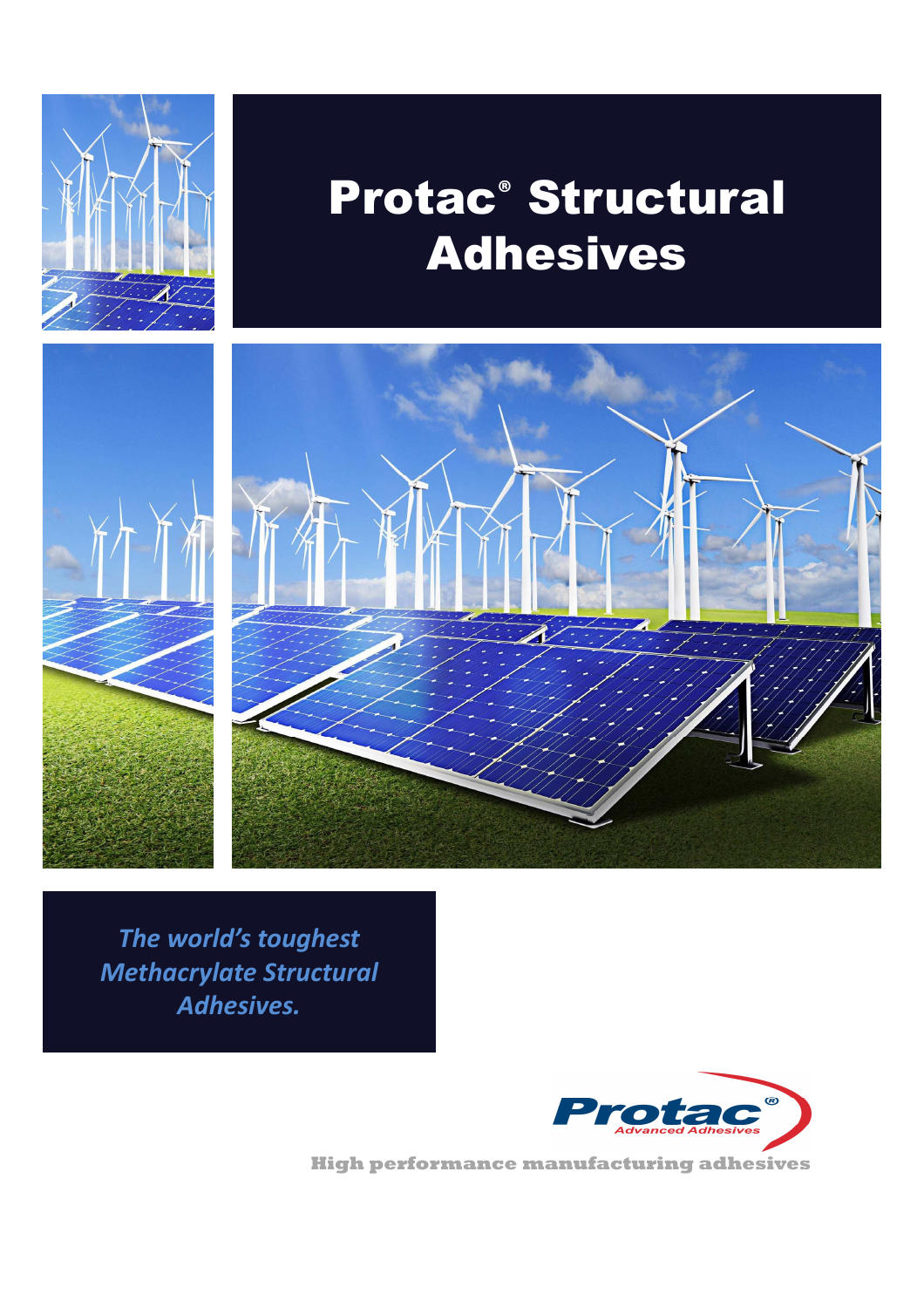## **Protac® Structural Acrylic Adhesives**

We offer the latest technology and most advanced Structural Acrylics available. This range offers increased strength and flexibility, and provides the next stage in structural load bearing capacities on a range of substrates. Fixture times range from 45 seconds to 90 minutes depending on the grade and application requirements.

Protac® MMA's can withstand paint bake cycles, including powder coating and electron coating at typically 220°C – 230°C for up to 35 minutes with no loss of strength. The difference in viscosity and cure times enables manufacturers to choose the grade that best suits their production processes. No other grade range offers the combination of physical properties, ease of use and superior mechanical strengths for bonding engineering plastics, composites and metals.

We offer a full line of high performance two-component methacrylate structural adhesives for a wide variety of applications. Structural Methacrylate Adhesives (MMA's) are commonly used as structural adhesives due to their excellent strength, impact resistance, thermal shock, fatigue resistance and peel strength.

The following is a list of front line grades and packaging options available. We offer also custom formulation and packaging options based on customer requirements. Please contact us directly for further information.

| Protac <sup>®</sup> | Packaging                 | Colour             | <b>Working Time Fixture Time</b><br>mins | mins                    | Temp.<br>°C | <b>Mix Ratio</b> | Application                                                                                                                                                                                                                                               |
|---------------------|---------------------------|--------------------|------------------------------------------|-------------------------|-------------|------------------|-----------------------------------------------------------------------------------------------------------------------------------------------------------------------------------------------------------------------------------------------------------|
| 7300                | 50 <sub>ml</sub><br>400ml | <b>Natural</b>     | $5 - 8$                                  | $10 - 12$               | $-40/+120$  | 1:1              | Structural adhesive with excellent adhesion to plastics and<br>metals. Ideal for a wide range of manufacturing applications<br>for dissimilar materials, substrates and surface types.                                                                    |
| 7302                | 50 <sub>ml</sub><br>400ml | Green              | $2 - 3$                                  | 5                       | $-40/+125$  | 1:1              | Very fast cure. Structural Adhesive. Excellent adhesion to<br>plastics and metals. Wide range of manufacturing<br>applications.                                                                                                                           |
| 7310                | 50 <sub>ml</sub><br>400ml | <b>Natural</b>     | $8 - 10$                                 | 18-22                   | $-40/+120$  | 1:1              | High performance structural adhesive. Formulated to bond<br>a wide variety of metal and plastic based substrates,<br>dissimilar materials and surface types.                                                                                              |
| 7318                | 50ml<br>400ml             | <b>Ultra White</b> | $6-9$                                    | 22-27                   | $-40/+120$  | 1:1              | Ultra white formulation with excellent impact, peel and<br>shear resistance. High strength, high elongation with<br>excellent load distribution.<br>Excellent low and high temperature properties.<br>Room temperature cure with 6-9 minute working time. |
| 7411-CM             | 50 <sub>ml</sub><br>400ml | Clear              | 30-75 secs                               | $\overline{\mathbf{3}}$ | $-40/+125$  | 1:1              | Clear metal and plastic structural acrylic. Toughened<br>structural methacrylate adhesive specifically formulated for<br>bonding wide variety of metals, thermoplastics, thermosets,<br>PMMA, ABS, PC and composite assemblies.                           |
| 7411-CP             | 50ml<br>400ml             | Clear              | $1 - 2$                                  | 3                       | $-40/+125$  | 1:1              | Clear metal and plastic structural acrylic. Toughened<br>structural methacrylate adhesive specifically formulated for<br>bonding wide variety of thermoplastics, thermosets, PMMA,<br>ABS, PC and composite assemblies.                                   |



**High performance manufacturing adhesives**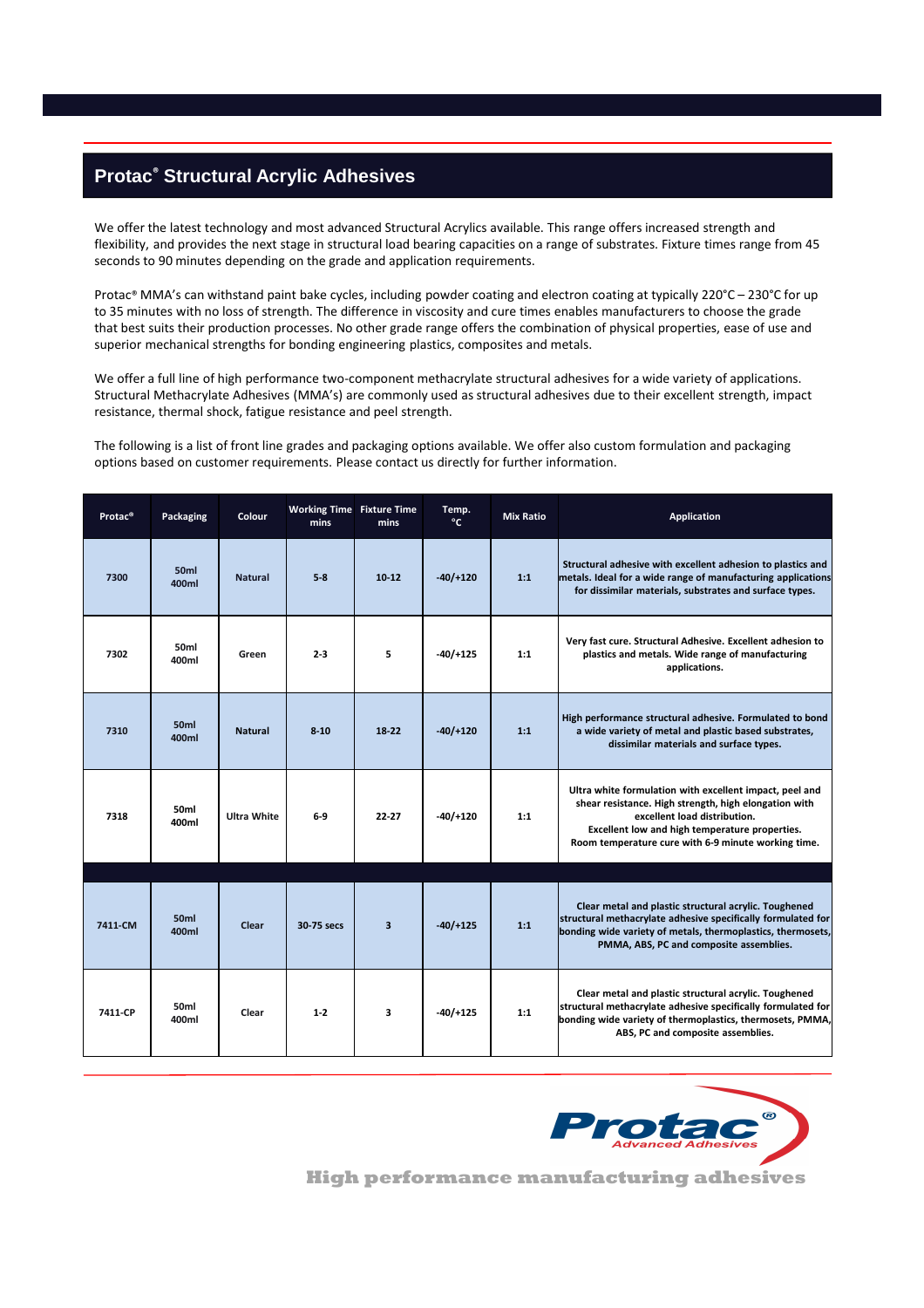| Protac <sup>®</sup> | <b>Packaging</b>          | Colour                         | Working<br><b>Time min</b> | <b>Fixture</b><br>Time min | Temp.<br>$^{\circ}$ C | <b>Mix Ratio</b> | <b>Application</b>                                                                                                                                                                                                                                                                                 |
|---------------------|---------------------------|--------------------------------|----------------------------|----------------------------|-----------------------|------------------|----------------------------------------------------------------------------------------------------------------------------------------------------------------------------------------------------------------------------------------------------------------------------------------------------|
| 7319                | 50ml<br>490ml             | <b>Ultra White</b>             | 18-22                      | 45-60                      | $-40/+150$            | 10:1             | Ultra white formulation with excellent impact, peel and shear<br>resistance. High strength, high elongation with excellent load<br>distribution. Excellent low and high temperature properties. Room<br>temperature cure with 18-22 minute working time.                                           |
| 7480                | 50ml<br>490ml             | <b>Natural</b><br><b>Black</b> | 10                         | 15-30                      | $-40/+200$            | 10:1             | Superior impact, peel and shear resistance. Excellent low and high<br>temperature properties. Suitable for paint bake cycle applications<br>up to 200°C with no loss of mechanical properties. Elongation 60%.<br>Shore D75.                                                                       |
| 7485                | 50ml<br>415ml             | Natural                        | 8                          | 13                         | $-40/+200$            | 4:1              | Suitable for paint bake cycle applications up to 200°C with no loss<br>of mechanical properties. Combined at a 4:1 mix ratio, non sagging<br>thixotropic formulation. Superior impact, peel and shear resistance.<br>Excellent low and high temperature properties. Elongation 200%.<br>Shore D55. |
| 7490                | 50ml<br>490ml             | White                          | 90                         | 120                        | $-40/+150$            | 10:1             | Long open time. Excellent impact, peel and shear resistance.<br>Excellent low and high temperature properties. Ideal for bonding a<br>wide variety of metals, glass, carbon fibre, thermoplastics,<br>thermosets and composite assemblies.                                                         |
| 7400                | 50 <sub>ml</sub><br>490ml | Cream                          | $2 - 3$                    | 120-180                    | $-55/+125$            | 10:1             | Formulated to bond low surface energy plastics including many<br>grades of Polypropylene, Polyethylene, TPO, UHMWPE and Teflon<br>without the use of a primer or other surface treatments. Excellent<br>humidity and water resistance properties.                                                  |
| 7430-5              | 50ml<br>490ml             | <b>Natural</b><br><b>Black</b> | $\overline{2}$             | 5                          | $-40/+200$            | 10:1             | 30% Elongation. Short 5 minute handling time. Excellent impact,<br>peel and shear resistance. Excellent low and high temperature<br>properties. Suitable for paint bake cycle applications up to 200°C<br>with no loss of mechanical properties.                                                   |
| 7430-15             | 50ml<br>490ml             | <b>Natural</b><br><b>Black</b> | $\overline{7}$             | 15                         | $-40/+200$            | 10:1             | 30% Elongation. Medium 15 minute handling time. Excellent<br>impact, peel and shear resistance. Excellent low and high<br>temperature properties. Suitable for paint bake cycle applications<br>up to 200°C with no loss of mechanical properties.                                                 |
| 7430-45             | 50ml<br>490ml             | <b>Natural</b><br><b>Black</b> | 20                         | 45                         | $-40/+200$            | 10:1             | 30% Elongation. Long 45 minute handling time. Excellent impact,<br>peel and shear resistance. Excellent low and high temperature<br>properties. Suitable for paint bake cycle applications up to 200°C<br>with no loss of mechanical properties.                                                   |
| 7430-60             | 50ml<br>490ml             | <b>Natural</b><br><b>Black</b> | 30                         | 60                         | $-40/200$             | 10:1             | 30% Elongation. Long 60 minute handling time. Excellent impact,<br>peel and shear resistance. Excellent low and high temperature<br>properties. Suitable for paint bake cycle applications up to 200°C<br>with no loss of mechanical properties.                                                   |
| 7415-5              | 50ml<br>490ml             | Natural                        | $\mathbf{2}$               | 5                          | $-40/+150$            | 10:1             | 150% Elongation. Short 5 minute handling time. Excellent impact,<br>peel and shear resistance. Excellent low and high temperature<br>properties.                                                                                                                                                   |
| 7415-15             | 50ml<br>490ml             | Natural                        | $\overline{\phantom{a}}$   | 15                         | $-40/+150$            | 10:1             | 150% Elongation. Medium 15 minute handling time. Excellent<br>impact, peel and shear resistance. Excellent low and high<br>temperature properties.                                                                                                                                                 |
| 7415-45             | 50ml<br>490ml             | Natural                        | 20                         | 45                         | $-40/+150$            | 10:1             | 150% Elongation. Long 45 minute handling time. Excellent impact,<br>peel and shear resistance. Excellent low and high temperature<br>properties.                                                                                                                                                   |
| 7440-5              | 50 <sub>ml</sub><br>490ml | <b>Black</b>                   | $\overline{2}$             | 5                          | $-40/+150$            | 10:1             | 300% Elongation. Short 5 minute handling time. Excellent impact,<br>peel and shear resistance. Excellent low and high temperature<br>properties.                                                                                                                                                   |
| 7440-15             | 50ml<br>490ml             | <b>Black</b>                   | $\overline{7}$             | 15                         | $-40/+150$            | 10:1             | 300% Elongation. Medium 15 minute handling time. Excellent<br>impact, peel and shear resistance. Excellent low and high<br>temperature properties.                                                                                                                                                 |
| 7440-45             | 50ml<br>490ml             | <b>Black</b>                   | 20                         | 45                         | $-40/+150$            | 10:1             | 300% Elongation. Long 45 minute handling time. Excellent impact,<br>peel and shear resistance. Excellent low and high temperature<br>properties.                                                                                                                                                   |



**High performance manufacturing adhesives**